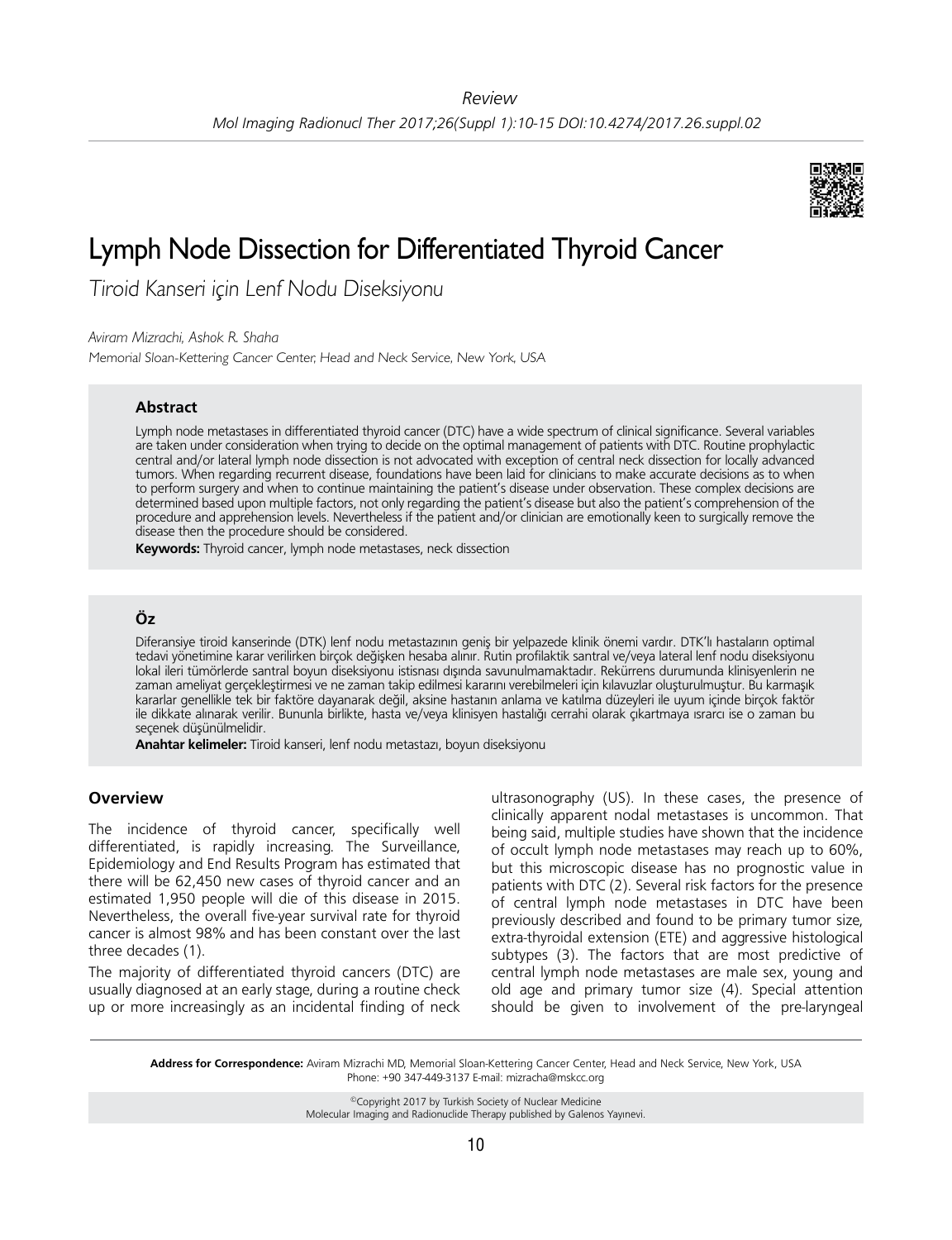(Delphian) lymph node in DTC, which is often associated with ETE and increased incidence of central and lateral neck lymph node metastases. Extrapolating from that, surgeons should consider sampling the Delphian lymph node and perform a frozen section as a form of "sentinel lymph node biopsy" that if found positive may warrant further evaluation of the central and lateral nodal compartments (5). The current AJCC staging system (7th edition) makes a distinction between central nodal involvement (N1a) and lateral nodal involvement (N1b). However, in some cases it may be difficult to distinguish between levels VI and VII, which are adjacent and represent different nodal stages with the latter being N1b.

The current approach towards the role of prophylactic neck dissection precludes any survival benefit in patients with a clinically negative neck and may result in unnecessary upstaging that could subject them to radioactive iodine (RAI) treatment (6). Prophylactic central compartment neck dissection (ipsilateral or bilateral) should be considered in patients with DTC with clinically uninvolved central neck lymph nodes (cN0) who have locally advanced primary tumors ( $T_3$  or  $T_4$ ), clinically involved lateral neck nodes (cN1b), or if the information will be used to plan further steps in therapy (7). This approach has reached consensus among surgeons in relation to the lateral neck, while for the central compartment some still advocate a prophylactic lymph node dissection. One argument for this approach is that the central compartment is readily accessible while performing the thyroidectomy and that clearing this compartment during the first surgical procedure is easier and safer than in the revision setting (8). However, a fair number of studies showed increased rates of transient and permanent recurrent laryngeal nerve injury and hypoparathyroidism following prophylactic central lymph node dissection, even for low volume disease (9). The traditional paradigm assigned the same magnitude of risk for all patients with N1 disease (10).

However, small-volume subclinical microscopic N1 disease clearly conveys a much smaller risk of recurrence than large-volume, macroscopic clinically apparent loco-regional metastases (Table 1). With this new information, clinicians will be better able to tailor initial treatment and followup recommendations. Implications of N1 stratification for DTC into small-volume microscopic disease versus clinically apparent macroscopic disease importantly relate to issues of prophylactic neck dissection utility, need for pathologic nodal size description, and suggest potential modifications to the AJCC TNM (tumor, nodal disease, and distant metastasis) and American Thyroid Association risk recurrence staging systems (11). Table 2 elaborates on the arguments for and against prophylactic central neck dissection.

#### **Workup and Initial Management**

The primary lymphatic drainage of the thyroid is to the central neck, with subsequent spread to the lower lateral (level IV and V) and then the upper lateral levels, II and III (Figure 1).

Preoperative US is extremely useful for initial staging of cervical lymph nodes. The European Thyroid Association guidelines for cervical ultrasound illustrate very eloquently the sonographic features of lymph nodes that are predictive of malignant involvement as shown in Table 3 (12). Moreover, in experienced hands US may be quite accurate in detecting sub-centimeter metastatic lymph nodes in the lateral neck and even within the central compartment (13,14).

In the presence of lateral neck disease a cross-sectional imaging is warranted. Computerized tomography (CT) provides excellent detail in regard to the local extent of the primary tumor as well as nodal disease in both lateral and central neck and should be utilized when necessary. Fineneedle aspiration (FNAB) biopsy of suspicious lymph nodes

| Table 1. Risk of recurrence based on the characteristics of the cervical lymph node metastases |
|------------------------------------------------------------------------------------------------|
|------------------------------------------------------------------------------------------------|

| Pathology       | <b>Specific characteristic</b>        | Median % | Range %  |
|-----------------|---------------------------------------|----------|----------|
| Pathological N1 | Clinical NO                           |          | $0 - 9$  |
|                 | <5 metastatic nodes                   | 4        | $3 - 8$  |
|                 | >5 metastatic nodes                   | 19       | $7 - 21$ |
|                 | Clinical N1                           | 22       | 10-42    |
|                 | Clinical N1 with extranodal extension | 24       | 15-32    |
|                 |                                       |          |          |

|  | Table 2. Considerations for and against prophylactic central lymph node dissection |  |  |  |
|--|------------------------------------------------------------------------------------|--|--|--|
|--|------------------------------------------------------------------------------------|--|--|--|

| Advantages                           | <b>Disadvantages</b>                                       |
|--------------------------------------|------------------------------------------------------------|
| Proper staging                       | Risk for permanent hypoparathyroidism                      |
| Risk stratification                  | Recurrent laryngeal nerve injury                           |
| Reduce the need for revision surgery | Unnecessary upstaging                                      |
|                                      | May warrant radioactive iodine<br>Prolonged operative time |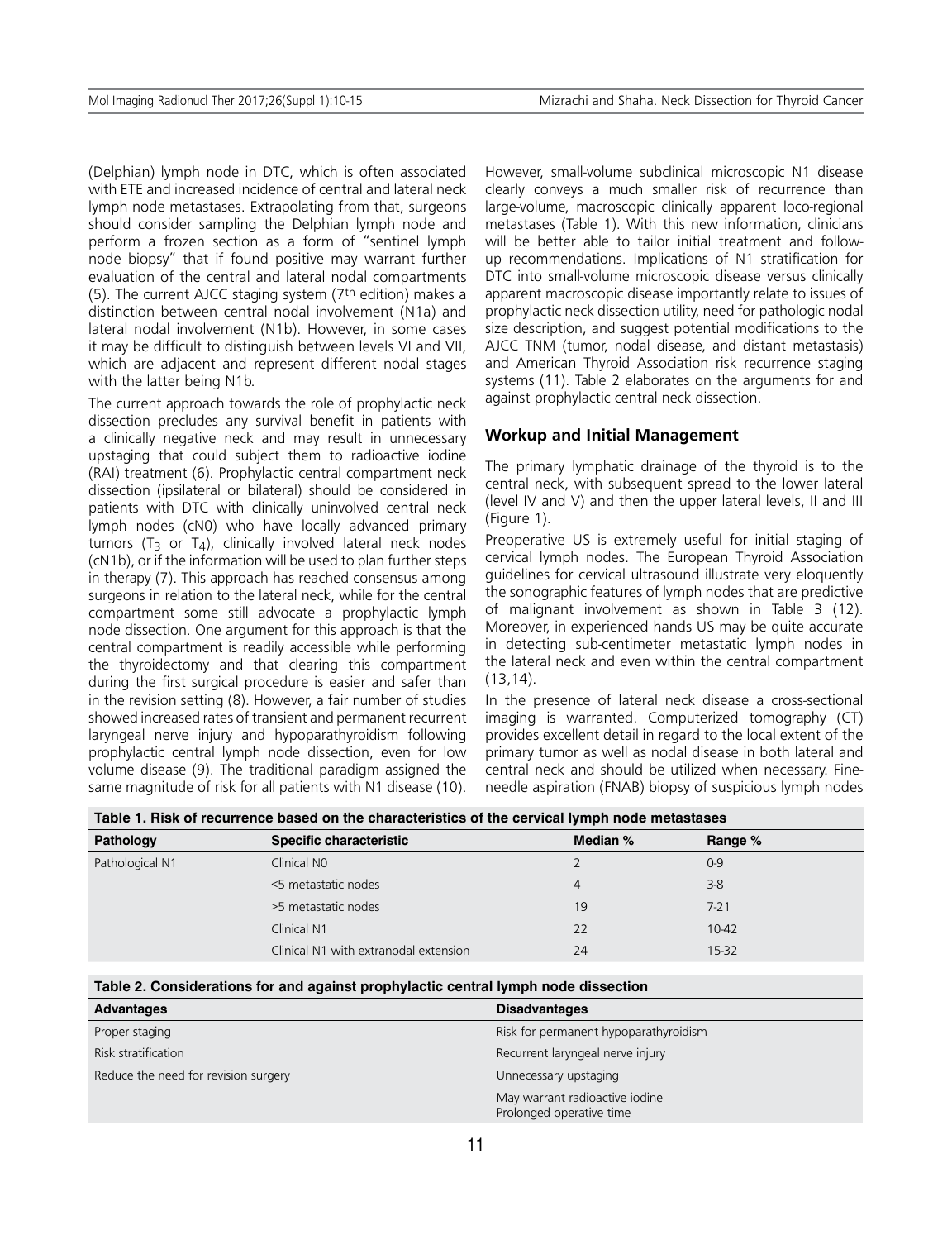should be performed when the clinical and radiological findings are inconclusive and in order to determine the extent of surgery (11). Patients with evidence of nodal disease require therapeutic neck dissection. When disease is limited to the central compartment, clearance of levels VI and VII is recommended. Therapeutic central-compartment neck dissection for patients with clinically involved central nodes should accompany total thyroidectomy to provide clearance of disease from the central neck. This procedure is performed via a horizontal neck incision in a natural skin crease at the lower border of the cricoid cartilage to allow removal of all nodal tissue from the hyoid bone to the innominate artery and from one common carotid artery to the other. The recurrent laryngeal nerves should be carefully dissected and preserved, and the parathyroid glands should be identified and preserved along with their blood supply. When the parathyroid glands are devascularized, they may require auto transplantation in the sternocleidomastoid muscle.

In patients with proven lateral neck disease, therapeutic neck dissection is indicated and can be done in a somewhat selective manner. A rate of metastasis in levels I, IIb and Va are low, and in the absence of proven disease at these levels they can be spared to avoid morbidity, especially to the marginal mandibular and spinal accessory nerves. The lateral neck dissection should normally entail levels IIa through Vb and can be done simply by continuing the thyroidectomy/ central neck dissection incision laterally within the same skin



**Figure 1.** Lymph node compartments of the neck

**Table 3. Ultrasound features of lymph nodes predictive of malignant involvement (European Thyroid Association guidelines for cervical ultrasound)**

| Sign                       | <b>Reported sensitivity %</b> | <b>Reported specificity %</b> |
|----------------------------|-------------------------------|-------------------------------|
| <b>Microcalcifications</b> | $5-69$                        | 93-100                        |
| Cystic aspect              | 10-34                         | 91-100                        |
| Peripheral vascularity     | 40-86                         | 57-93                         |
| Hyperechogenicity          | 30-87                         | 43-95                         |
| Round shape                | 37                            | 70                            |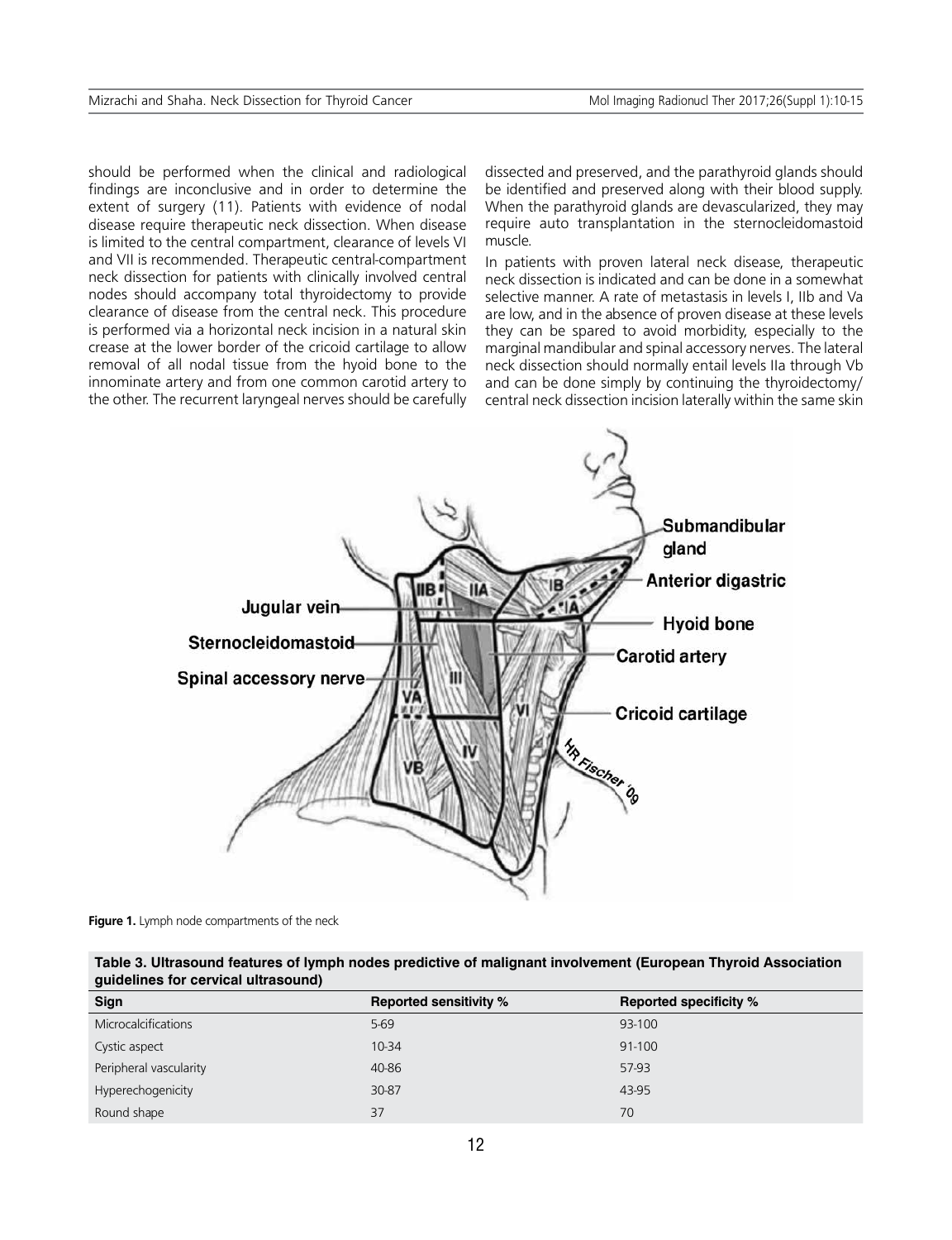crease. In thyroid cancer, special attention should be paid to nodal tissue posterior to the great vessels in level IV, as this is a common site for recurrent nodal disease. Moreover, lymph mode metastases are often found very low in the base of the neck, and dissecting this area may increase the risk for significant vascular and lymphatic injury (15).

Complications of neck dissection can be divided to intraoperative and postoperative complications. These adverse events can further be divided into minor and major. In experienced hands the risk for any complication is between 5%-7% depending on the extent of disease and the risk for major complications is less than 1%. Table 4 summarizes the different complications of lateral and central neck dissection (16).

Studies of the *BRAFV600E* mutation have suggested an association between presences of the mutation and the risk of nodal disease although results across all patients with DTC are mixed. However, the presence of a *BRAFV600E* mutation has a limited positive predictive value for recurrence and therefore *BRAFV600E* mutation status in the primary tumor should not impact on the decision for prophylactic central neck dissection (17).

## **Follow up and Recurrent Nodal Disease**

Neck recurrence in DTC is not an uncommon scenario with up to 30% regional recurrence reported in the literature (18). The risk factors for recurrent nodal disease in the lateral compartment are extra-nodal extension of lymph node metastases and the ratio between positive and excised lymph nodes during the initial neck dissection (19).

This requires thorough assessment of disease and patientrelated factors that come into play and based on that decisions can be made. The assessment is usually best done in the context of a multidisciplinary setting. Several reports have shown that most recurrent central compartment nodules do not show clinically significant growth over several years of follow-up and can be safely followed up with serial US (20,21). This approach was subsequently reinforced by the new American Thyroid Association thyroid cancer guidelines for the management of small abnormal cervical lymph nodes (2). Recently, the Thyroid Cancer Care Collaborative (TCCC) published a decision making guide for management of recurrent nodal disease in thyroid cancer and concluded that understanding the biology of DTC allows clinicians to become more conservative in select patients as long as they comprehend the lifelong surveillance of recurrent nodal disease (22).

One of the key elements in the management of regional recurrent DTC is to identify the disease as early as possible. This involves regular surveillance for anyone who has had an operation for thyroid cancer with or without treatment of the neck. There are few modalities useful to detect recurrent disease; one is serum Tg level (23). Stimulated Tg level may be used to produce a more accurate result. However, in many cases a chemical recurrence does not necessarily translate into structural recurrence (24). Routine US is useful in detecting early nodal recurrence but is extremely operator dependent. Nevertheless, in experienced hands it allows quick evaluation of the neck with the option of obtaining FNAB to confirm recurrent nodal disease. In some cases it may be challenging to differentiate central compartment neck recurrence from local recurrence in the thyroid bed. In that setting, obtaining cross-sectional imaging may be of aid. CT scan and MRI should be considered in any case of recurrent nodal disease or in the previously dissected neck when planning a surgical intervention (25). The role of fluorodeoxyglucose positron emission tomography (FDGPET) is usually limited to less differentiated cancer subtypes, which are usually less RAI avid. These characteristics may sometimes indicate a more aggressive biological behavior of the recurrent tumor. Some tumors may undergo dedifferentiation with increased

|       | Intraoperative                                                                         | Postoperative                                        |
|-------|----------------------------------------------------------------------------------------|------------------------------------------------------|
| Major | Severe hemorrhage                                                                      | Hematoma                                             |
|       | Pneumothorax                                                                           | Airway obstruction                                   |
|       | Air embolus                                                                            | Facial edema                                         |
|       | Phrenic nerve or Brachial plexus injury<br>Esophageal injury<br>Laryngotracheal injury | Carotid artery rupture<br>Neck abscess               |
| Minor | Hemorrhage                                                                             | Hematoma                                             |
|       | Cranial nerve injury                                                                   | Seroma                                               |
|       | Chyle leak<br>Horner's syndrome                                                        | Wound infection<br>Chyle fistula<br>Wound dehiscence |
|       |                                                                                        | Electrolyte imbalance<br>Skin anesthesia             |

**Table 4. Intraoperative and postoperative complications of neck dissection**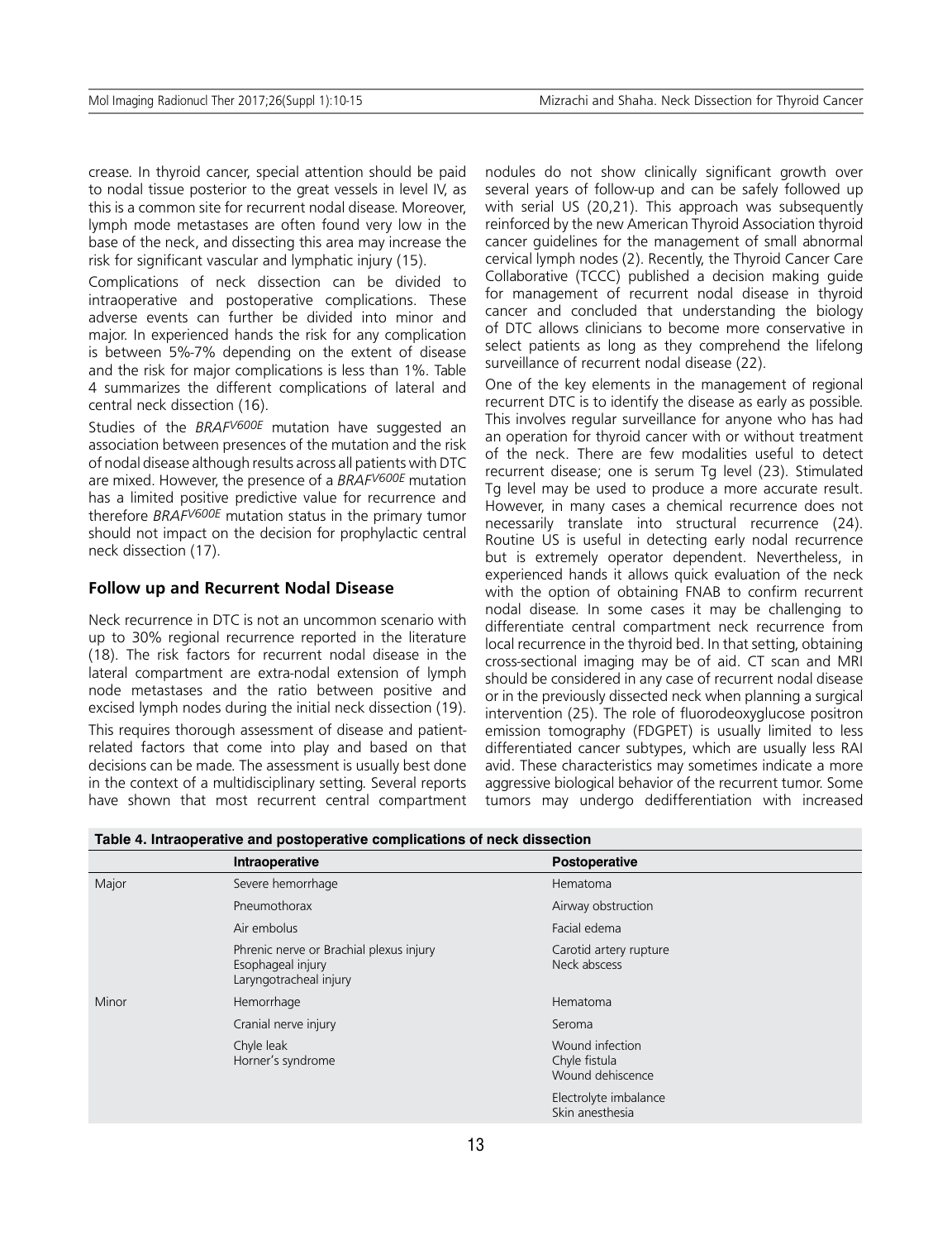metabolic activity. These tumors will become more highly FDG-PET avid as they display less iodine uptake. It has been suggested that this tumor behavior has a negative impact on outcome (26). A recent report concluded that the magnitude of risk for recurrence in patients with N1 disease is not uniform across the board. They found that small-volume subclinical microscopic N1 disease clearly conveys a much smaller risk of recurrence than largevolume, macroscopic clinically apparent loco-regional metastases (27). Patients undergoing revision central compartment dissection for recurrent/persistent disease are at increased risk for vocal fold dysfunction, even when the recurrent laryngeal nerve is anatomically preserved (28). In these cases it is reasonable to closely monitor low volume and sub-centimeter recurrent nodal disease, which in most patients may stay indolent and non-threatening for many years. In the case of progressive nodal disease a selective neck dissection should be performed to remove all structurally apparent disease. This approach prevents unnecessary interventions, which may result in upstaging, increased morbidity and adversely affect quality of life (19).

When gross structural disease is evident and a unilateral/ bilateral paratracheal and superior mediastinal dissection is indicated, this should be done in a tertiary care center by an experienced surgeon in order to provide an ontologically safe procedure and achieve minimal morbidity, especially in a setting of prior multiple surgical procedures and/or existing vocal cord paralysis (29,30).

An alternative to surgery or observation of recurrent nodal disease is ultrasound-guided percutaneous ethanol ablation, few institutions in North America and Europe, the most prominent being the Mayo Clinic in Rochester, MN, practice this less conventional method. In their hands this approach is safe and feasible but limited by the number of neck metastases (31).

## **Conclusion**

Lymph node metastases in DTC have a wide spectrum of clinical significance. Several variables are taken under consideration when trying to decide on the optimal management of patients with DTC. Routine prophylactic central and/or lateral lymph node dissection is not advocated with exception of central neck dissection for locally advanced tumors. When regarding recurrent disease, foundations have been laid for clinicians to make accurate decisions as to when to perform surgery and when to continue maintaining the patient's disease under observation..

These complex decisions are determined based upon multiple factors, not only regarding the patient's disease but also the patient's comprehension of the procedure and apprehension levels. Nevertheless if the patient and/ or clinician are emotionally keen to surgically remove the disease then the procedure should be considered.

#### *Authorship Contributions*

*Surgical and Medical Practices: Ashok R. Shaha, Aviram Mizrachi, Concept: Ashok R. Shaha, Design: Ashok R. Shaha, Aviram Mizrachi, Data Collection or Processing: Aviram Mizrachi, Analysis or Interpretation: Aviram Mizrachi, Literature Search: Aviram Mizrachi, Writing: Ashok R. Shaha, Aviram Mizrachi.*

*Conflict of Interest: No conflict of interest was declared by the authors.*

*Financial Disclosure: The authors declared that this study has received no financial support.*

#### **References**

- SEER Cancer Statistics Review, 1975-2012, National Cancer Institute. Bethesda, MD. November 2014 SEER data submission, posted to the SEER web site, April 2015.
- 2. Haugen Bryan R, Alexander EK, Bible KC, Doherty G, Mandel SJ, Nikiforov YE, Pacini F, Randolph G, Sawka A, Schlumberger M, Schuff KG, Sherman SI, Sosa JA, Steward D, Tuttle RM d, Wartofsky L. 2015 American thyroid association management guidelines for adult patients with thyroid nodules and differentiated thyroid cancer. Thyroid 2015.
- 3. Iyer NG, Shaha AR. Central compartment dissection for well differentiated thyroid cancer and the band plays on. Curr Opin Otolaryngol Head Neck Surg 2011;19:106-112.
- 4. Thompson AM, Turner RM, Hayen A, Aniss A, Jalaty S, Learoyd DL, Sidhu S, Delbridge L, Yeh MW, Clifton-Bligh R, Sywak M. A preoperative nomogram for the prediction of ipsilateral central compartment lymph node metastases in papillary thyroid cancer. Thyroid 2014;24:675-682.
- 5. Iyer NG, Kumar A, Nixon IJ, Patel SG, Ganly I, Tuttle RM, Shah JP, Shaha AR. Incidence and significance of Delphian node metastasis in papillary thyroid cancer. Ann Surg 2011;253:988-991.
- 6. Bonnet S, Hartl D, Leboulleux S, Baudin E, Lumbroso JD, Al Ghuzlan A, Chami L, Schlumberger M, Travagli JP. Prophylactic lymph node dissection for papillary thyroid cancer less than 2 cm: implications for radioiodine treatment. J Clin Endocrinol Metab 2009;94:1162-1167.
- 7. Zuniga S, Sanabria A. Prophylactic central neck dissection in stage N0 papillary thyroid carcinoma. Arch Otolaryngol Head Neck Surg 2009;135:1087-1091.
- 8. Zetoune T, Keutgen X, Buitrago D, Aldailami H, Shao H, Mazumdar M, Fahey TJ, Zarnegar R. Prophylactic central neck dissection and local recurrence in papillary thyroid cancer: a meta-analysis. Ann Surg Oncol 2010;17:3287-3293.
- 9. Pereira JA, Jimeno J, Miquel J, Iglesias M, Munne A, Sancho JJ, Sitges-Serra A. Nodal yield, morbidity, and recurrence after central neck dissection for papillary thyroid carcinoma. Surgery 2005;138:1095- 1100.
- 10. National Comprehensive Cancer Network Clinical Practice Guidelines. Available at: http://www.nccn.org/default.aspx. Accessed August 10, 2013.
- 11. Randolph GW, Duh QY, Heller KS, LiVolsi VA, Mandel SJ, Steward DL, Tufano RP, Tuttle RM; American Thyroid Association Surgical Affairs Committee's Taskforce on Thyroid Cancer Nodal Surgery. The prognostic significance of nodal metastases from papillary thyroid carcinoma can be stratified based on the size and number of metastatic lymph nodes, as well as the presence of extranodal extension. Thyroid 2012;22:1144-1152.
- 12. Leenhardt L, Erdogan MF, Hegedus L, Mandel SJ, Paschke R, Rago T, Russ G. 2013 European thyroid association guidelines for cervical ultrasound scan and ultrasound-guided techniques in the postoperative management of patients with thyroid cancer. Eur Thyroid J 2013;2:147-159.